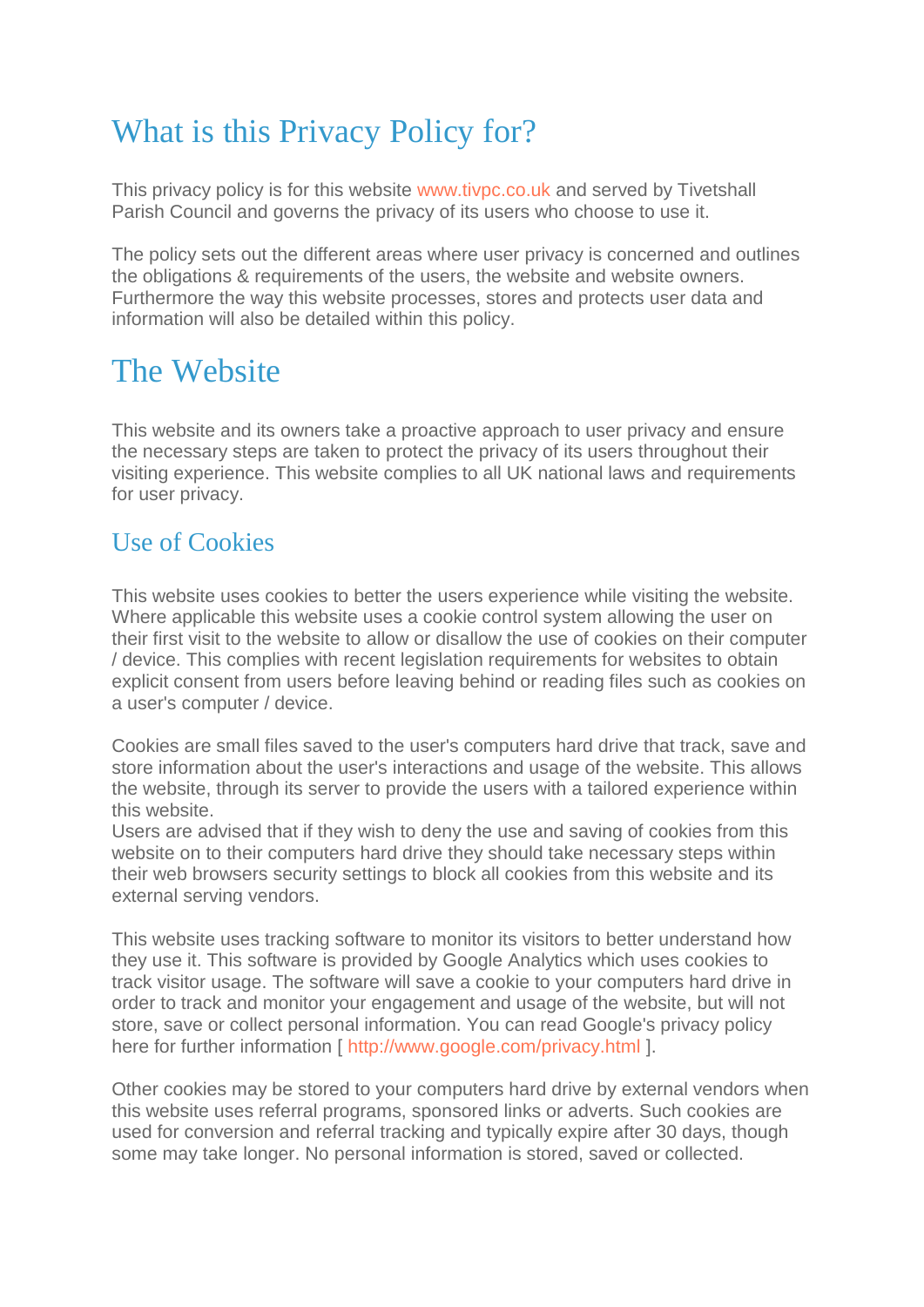# Contact & Communication

Users contacting this website and/or its owners do so at their own discretion and provide any such personal details requested at their own risk. Your personal information is kept private and stored securely until a time it is no longer required or has no use, as detailed in the Data Protection Act 1998. Every effort has been made to ensure a safe and secure form to email submission process but advise users using such form to email processes that they do so at their own risk.

This website and its owners use any information submitted to provide you with further information about the products / services they offer or to assist you in answering any questions or queries you may have submitted. This includes using your details to subscribe you to any email newsletter program the website operates but only if this was made clear to you and your express permission was granted when submitting any form to email process. Or whereby you the consumer have previously purchased from or enquired about purchasing from the company a product or service that the email newsletter relates to. This is by no means an entire list of your user rights in regard to receiving email marketing material. Your details are not passed on to any third parties.

### Email Newsletter

This website operates an email newsletter program, used to inform subscribers about products and services supplied by this website. Users can subscribe through an online automated process should they wish to do so but do so at their own discretion. Some subscriptions may be manually processed through prior written agreement with the user.

Subscriptions are taken in compliance with UK Spam Laws detailed in the Privacy and Electronic Communications Regulations 2003. All personal details relating to subscriptions are held securely and in accordance with the Data Protection Act 1998. No personal details are passed on to third parties nor shared with companies / people outside of the company that operates this website. Under the Data Protection Act 1998 you may request a copy of personal information held about you by this website's email newsletter program. A small fee will be payable. If you would like a copy of the information held on you please write to the business address at the bottom of this policy.

Email marketing campaigns published by this website or its owners may contain tracking facilities within the actual email. Subscriber activity is tracked and stored in a database for future analysis and evaluation. Such tracked activity may include; the opening of emails, forwarding of emails, the clicking of links within the email content, times, dates and frequency of activity [this is by no far a comprehensive list]. This information is used to refine future email campaigns and supply the user with more relevant content based around their activity.

In compliance with UK Spam Laws and the Privacy and Electronic Communications Regulations 2003 subscribers are given the opportunity to un-subscribe at any time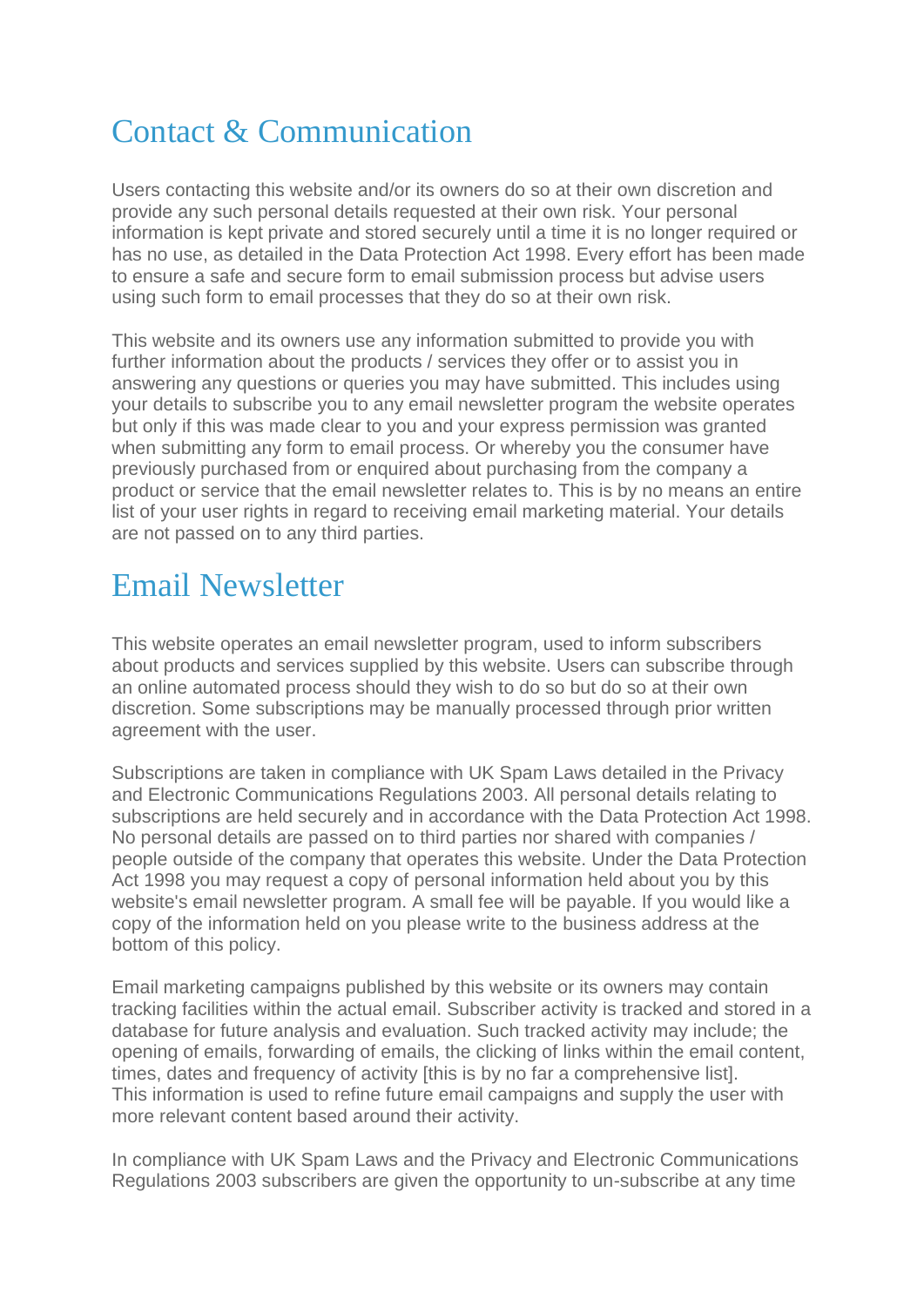through an automated system. This process is detailed at the footer of each email campaign. If an automated un-subscription system is unavailable clear instructions on how to un-subscribe will by detailed instead.

### External Links

Although this website only looks to include quality, safe and relevant external links, users are advised adopt a policy of caution before clicking any external web links mentioned throughout this website. (External links are clickable text / banner / image links to other websites, similar to; [Post Office](http://www.craftykingsboutique.co.uk/) or [B4RN.](http://www.newportholidaycottages.co.uk/))

The owners of this website cannot guarantee or verify the contents of any externally linked website despite their best efforts. Users should therefore note they click on external links at their own risk and this website and its owners cannot be held liable for any damages or implications caused by visiting any external links mentioned.

# Adverts and Sponsored Links

This website may contain sponsored links and adverts. These will typically be served through our advertising partners, to whom may have detailed privacy policies relating directly to the adverts they serve.

Clicking on any such adverts will send you to the advertisers website through a referral program which may use cookies and will track the number of referrals sent from this website. This may include the use of cookies which may in turn be saved on your computers hard drive. Users should therefore note they click on sponsored external links at their own risk and this website and its owners cannot be held liable for any damages or implications caused by visiting any external links mentioned.

# Social Media Platforms

Communication, engagement and actions taken through external social media platforms that this website and its owners participate on are custom to the terms and conditions as well as the privacy policies held with each social media platform respectively.

Users are advised to use social media platforms wisely and communicate / engage upon them with due care and caution in regard to their own privacy and personal details. This website nor its owners will ever ask for personal or sensitive information through social media platforms and encourage users wishing to discuss sensitive details to contact them through primary communication channels such as by telephone or email.

This website may use social sharing buttons which help share web content directly from web pages to the social media platform in question. Users are advised before using such social sharing buttons that they do so at their own discretion and note